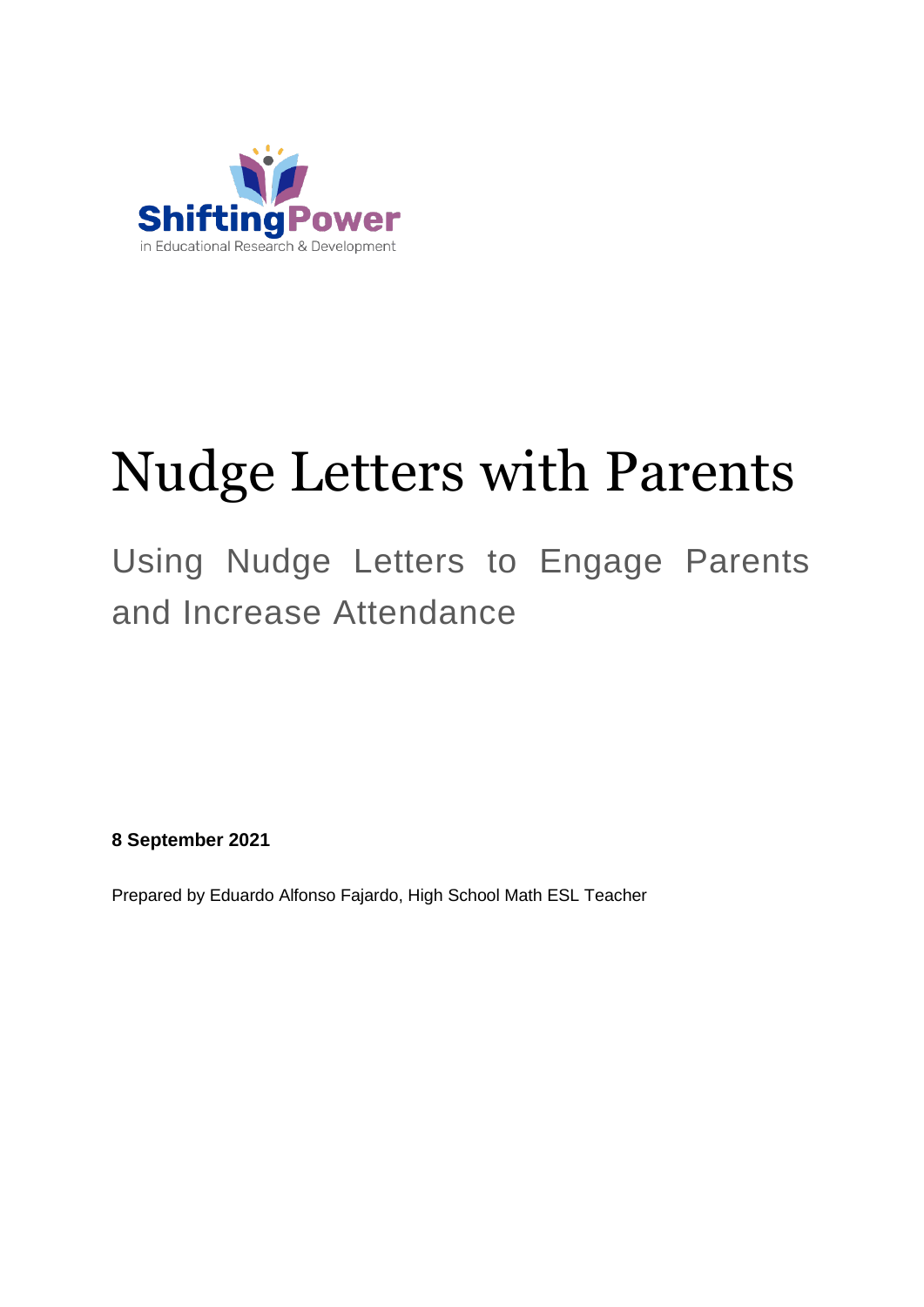#### <span id="page-1-0"></span>**Acknowledgements**

We would like to thank the following people for their contribution to the Nudge Letters research and preparation of this report:

- Josie Innamorato, Facilitator with research project plan
- Pittsburgh Public Schools ESL Office Translation and Interpretation
- Patricia Roberto, Co-teacher
- Patricia Eady, Co-teacher
- Kimberly Safran, Brashear High School Principal
- Parents Brashear High School
- Students Brashear High School
- Elizabeth Fajardo, Facilitator with Nudge Letters
- Shifting Power Remake Learning Team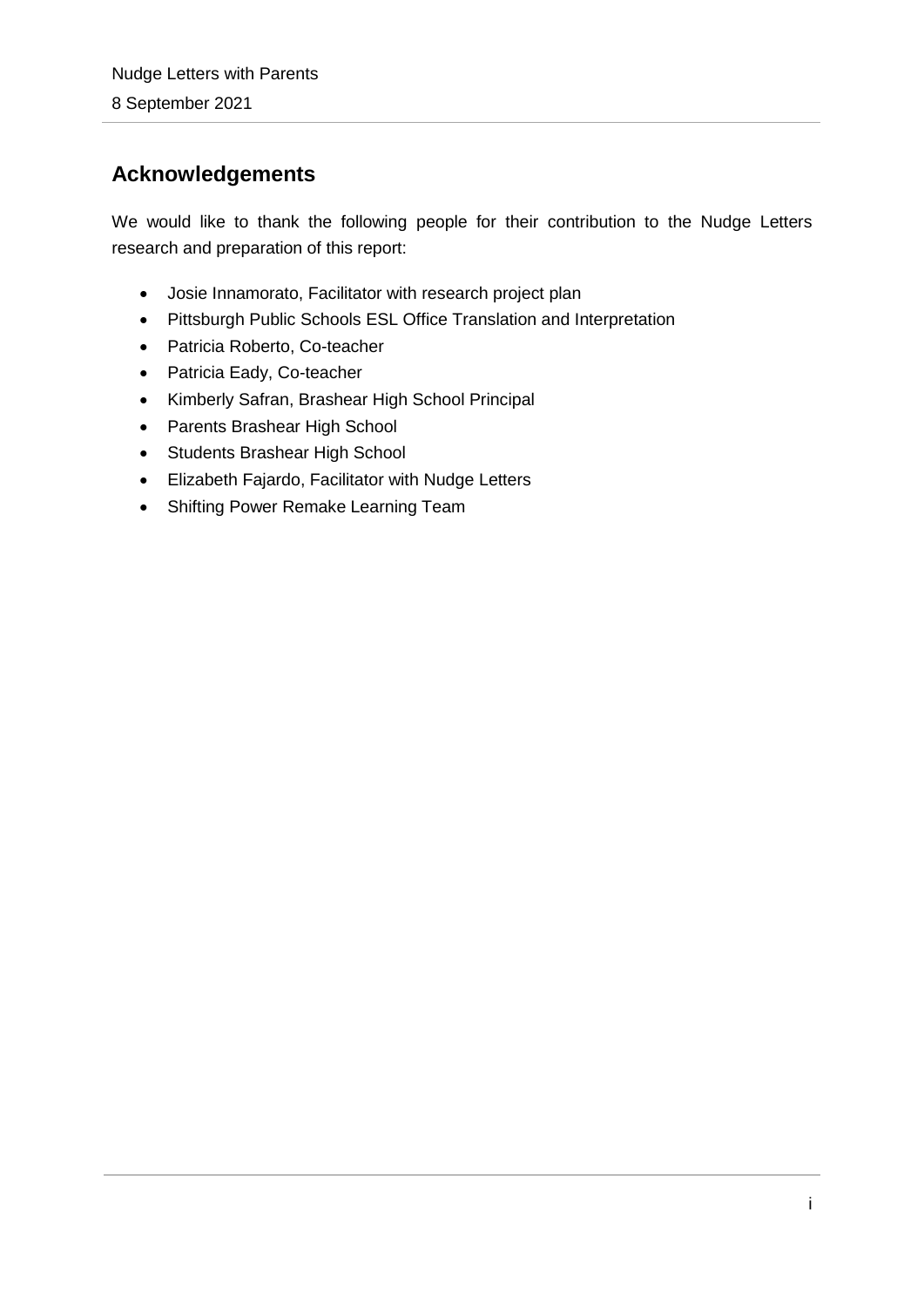#### **Contents**

| 1            |     |  |  |  |  |  |  |
|--------------|-----|--|--|--|--|--|--|
|              | 1.1 |  |  |  |  |  |  |
|              | 1.2 |  |  |  |  |  |  |
| $\mathbf{2}$ |     |  |  |  |  |  |  |
|              | 2.1 |  |  |  |  |  |  |
|              | 2.2 |  |  |  |  |  |  |
|              | 2.3 |  |  |  |  |  |  |
|              | 2.4 |  |  |  |  |  |  |
|              | 2.5 |  |  |  |  |  |  |
|              | 2.6 |  |  |  |  |  |  |
|              | 2.7 |  |  |  |  |  |  |
| 3            |     |  |  |  |  |  |  |
| 4            |     |  |  |  |  |  |  |
| 5            |     |  |  |  |  |  |  |
| 6            |     |  |  |  |  |  |  |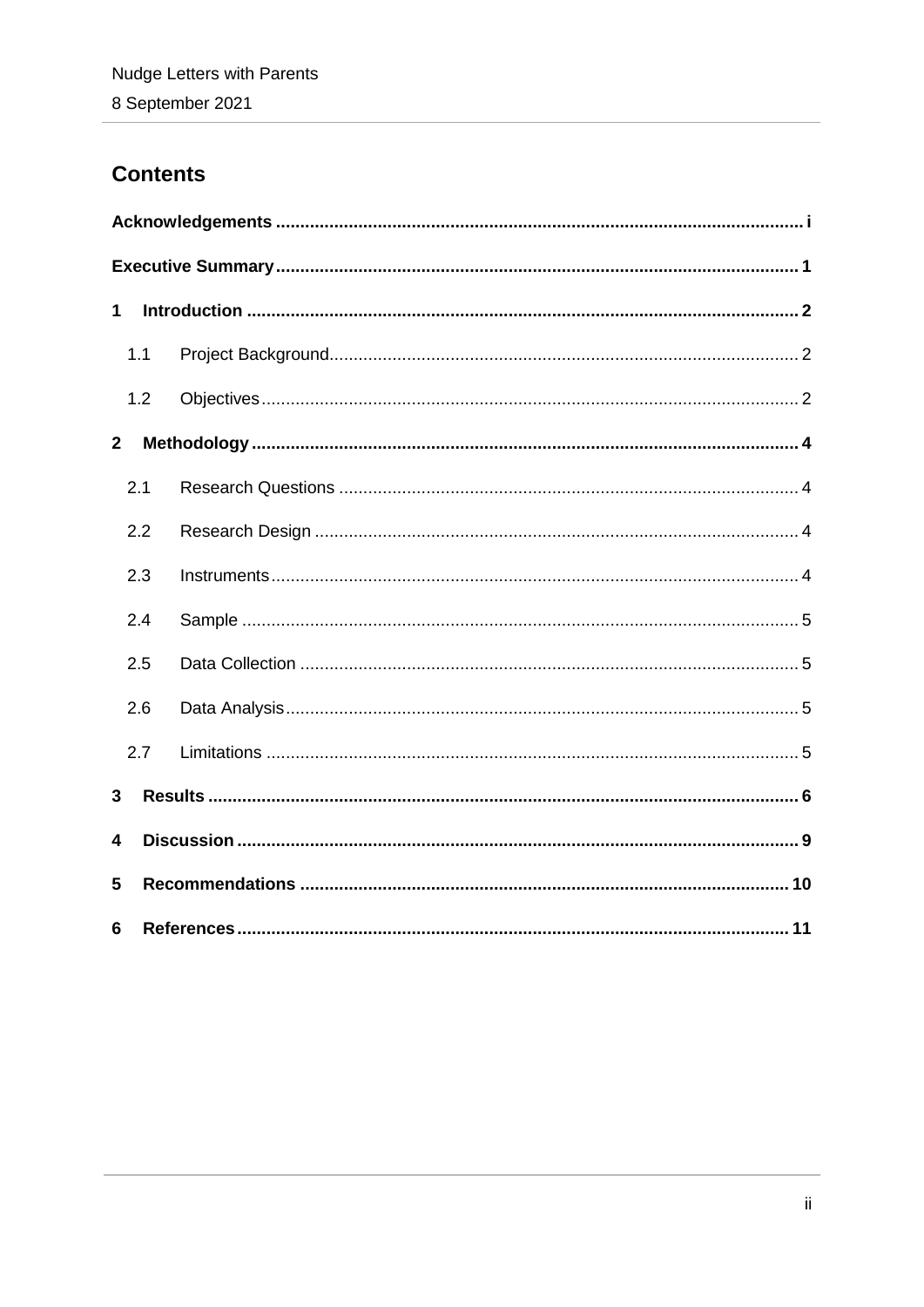### <span id="page-3-0"></span>Executive Summary

#### **Background**

Attendance is critical to academic success -- increased attendance is correlated with academic performance and graduation. Parents and caregivers play an important role in both ensuring that their learners attend and reinforcing its importance. The role of parents and caregivers in attendance is perhaps more critical during virtual learning than when in person.

#### **Methodology**

A quasi-experimental approach (meaning everyone who meets our criteria for inclusion will receive the nudge letter(s)) and assessing outcomes using an interrupted time series design (compare measures of weekly attendance before and after the intervention). This is a small population which might include between 40 and 50 students.

#### **Key Findings**

- No evidence that sending letters to parents about attendance decreased the students' number of absences.
- Parents underestimate the number of times their child has been absent.

#### **Key Recommendations**

- Could be improved to include more information
- Its implementation throughout the entire school year might bring more efficient results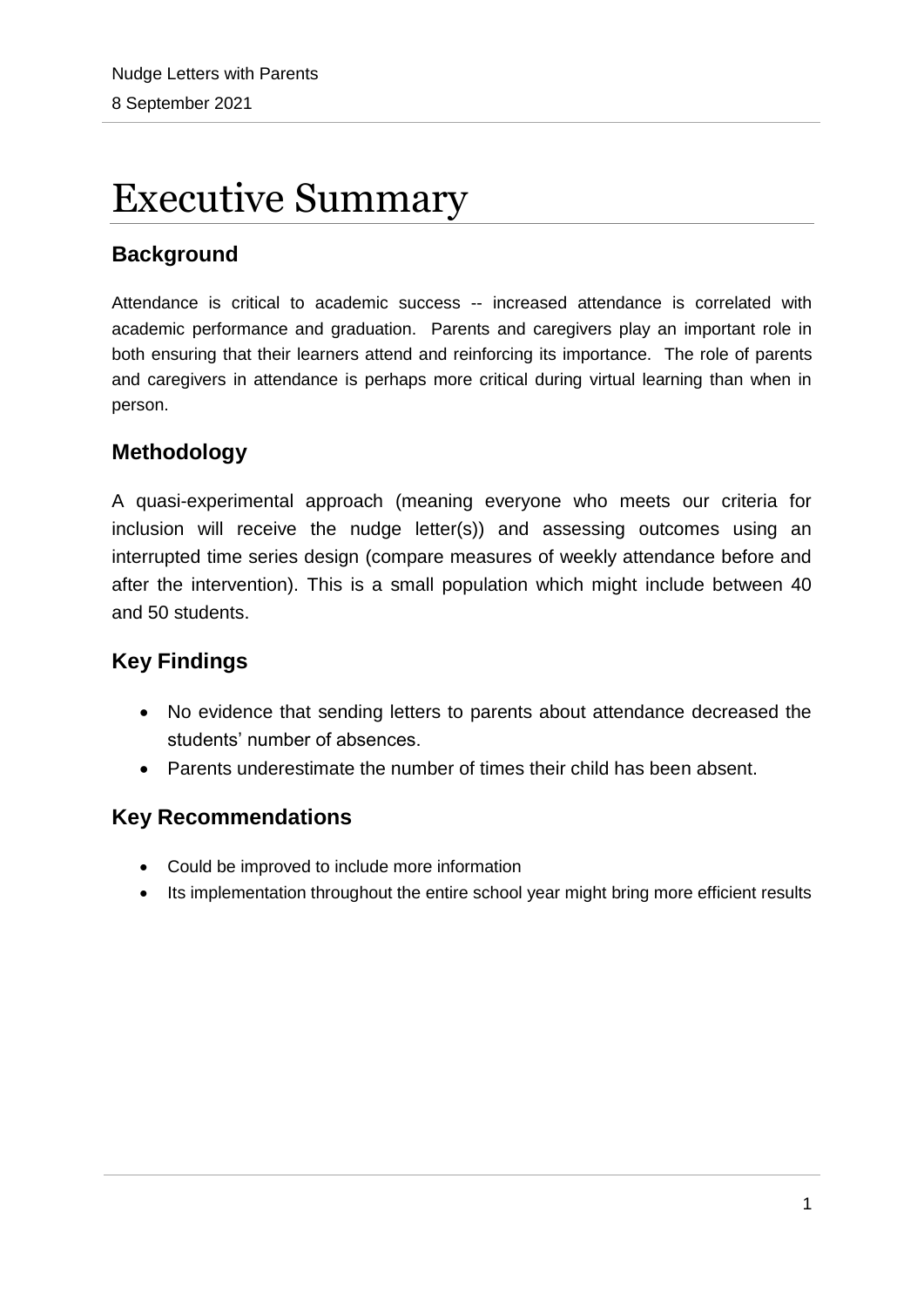## <span id="page-4-0"></span>1 Introduction

#### <span id="page-4-1"></span>**1.1 Background**

Motivation: Attendance during the second quarter of the grading period (2020-2021 school year) averaged to 84.24% for 9th graders, 80.63% for 10th graders, 81.56% for 11th graders and 81.34 for 12th graders. As a whole school, the attendance has averaged to 82.28%. This includes the whole school. When parents get involved in a child's attendance and grades, we have seen more success because they are being pushed at home and at school. However, our English language learners have had such low attendance during online learning that it has led to low performance. These students are failing at higher rates than their peers. My school data indicates that students who are English Language Learners disproportionately are failing core classes. When we consider our 9th graders, 42% failed a core course in the first grading period compared to 54% 9th grade ELLs who failed a core course in the first grading period also. This pattern continues with our 10th graders as 42% failed compared to 46% 10th grade ELLs.

Research/Evaluation Literature: we examined a meta-analysis (Rogers et. al., 2017) of research-supported practices for improving attendance in high schools that identified the most common components of successful (as measured by statistical significance) attendance interventions. Common threads were skills training, family support, and incentive-based strategies. Examining family support strategies more closely, we were excited to learn about the emerging practice of "nudge" letters. Nudge letters marry learnings from psychology and behavioural economics. These brief notes are sent to families and include (1) why attendance is important, (2) their own child's attendance record, (3) contact information to reach the letter sender, and (4) [optional] typical attendance for the student's peer group. This emerging practice has been field tested in Seattle Public Schools (see Willis) and the School District of Philadelphia (see Rogers et. al.) with mixed results.

#### <span id="page-4-2"></span>**1.2 Objectives**

We are curious if nudge letters sent to families successfully increase student attendance. We are also curious to know if there is a differential impact of nudge letters for students in particular attendance categories (i.e., low risk (attendance>90%), at risk (80-90%), and "extreme" (<80%)).

We plan to translate letters to the home language recorded from student registration and rely on mailing physical letters in lieu of emails and text messages as this proves to be the most consistent and reliable way to reach families.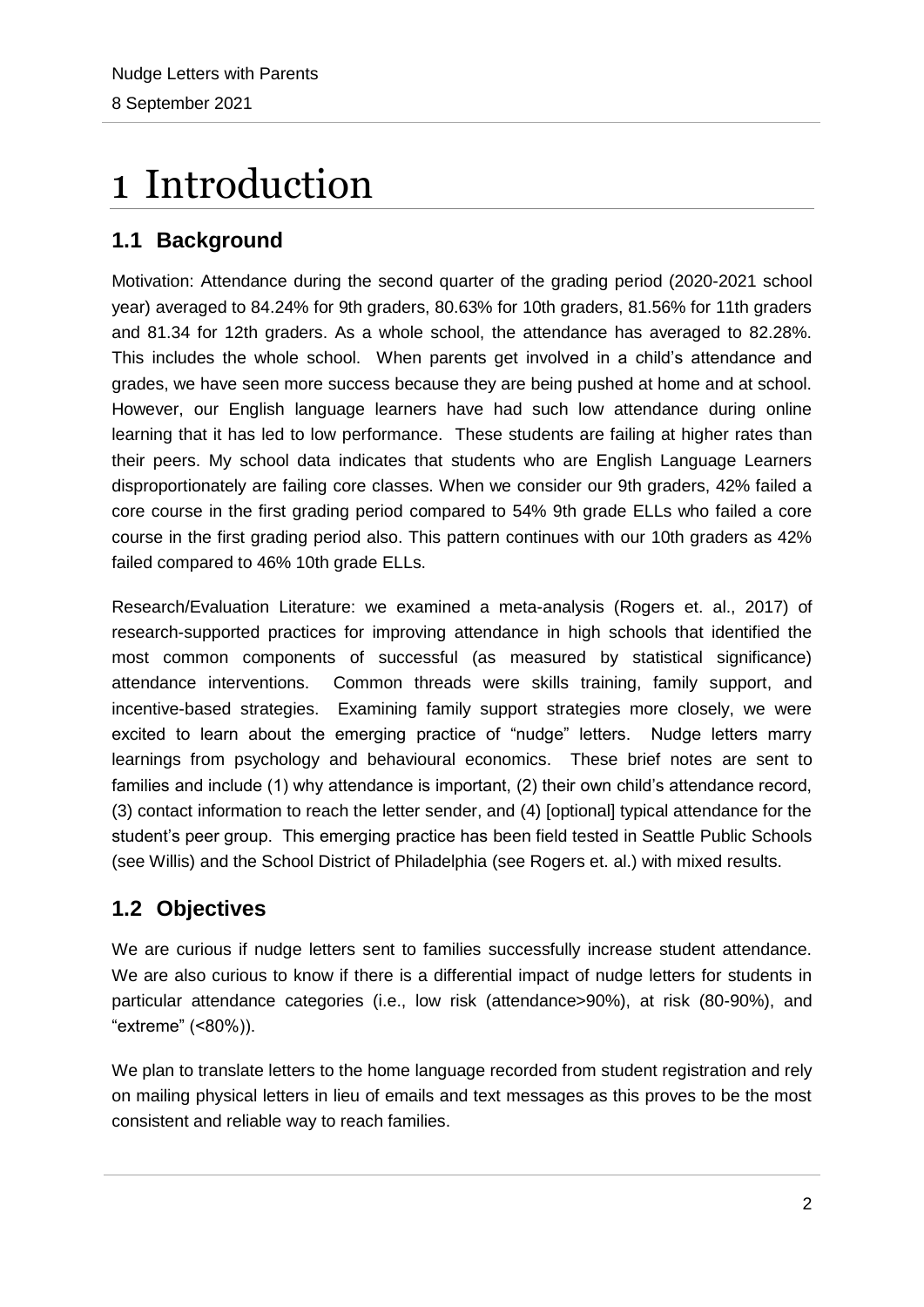Though attendance is particularly challenging during remote instruction, if the practice proves effective then it can be carried forward when in-person instruction resumes.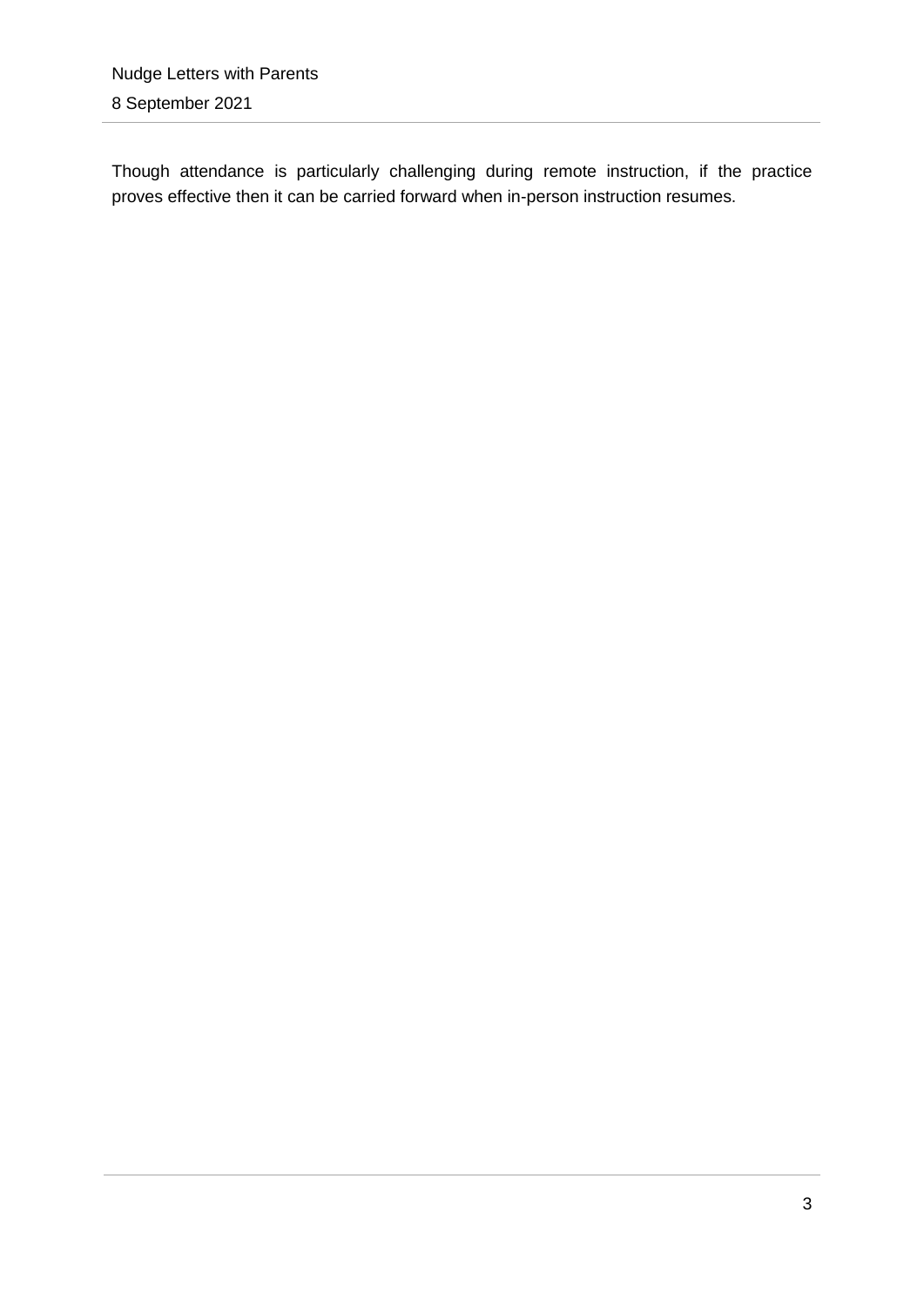### <span id="page-6-0"></span>2 Methodology

#### <span id="page-6-1"></span>**2.1 Research Questions**

- 1. Do Nudge letters sent to families successfully increase student attendance?
- 2. Is there a differential impact of nudge letters for students in particular attendance categories? (i.e., low risk (attendance>90%), at risk (80-90%), and "extreme"  $(<80\%)$ ).

#### <span id="page-6-2"></span>**2.2 Research Design**

We proceeded to do a quasi-experimental approach (meaning everyone who meets our criteria for inclusion will receive the letter(s)) and assessing outcomes using an interrupted time series design (compare measures of weekly attendance before and after the intervention). We have not yet decided clear criteria for inclusion.

This is a small population which might ultimately include between 40 and 50 students and their families. Possible demographic characteristics that past researchers have controlled for include gender, home language, ELL status, race/ethnicity, and free or reduced lunch status. Because we're interested in improving attendance among students who are English learners, perhaps our analysis will compare outcomes by that descriptor.

Ongoing measurement: attendance in Geometry -- we are focusing on attendance during their math class period over daily school attendance. Similarly, the letters will provide Alfonso's contact information in lieu of the principals/superintendents.

Frequency of letters: past research sent letters one time or once per trimester; we're curious about sending letters weekly, bi-weekly, or with some increased frequency. These letters will be tailored to that student's attendance in the previous period -- encouragement and information.

#### <span id="page-6-3"></span>**2.3 Instruments**

Letter translations -- three letter templates in up to five languages – Facilitated ESL Office of Translation and Interpretation

Printer – Conducted at Brashear

Postage

Computer – Spreadsheets to keep track of data

Phone/Cell phone – to conduct question from parents about their child's attendance and reason for Nudge Letters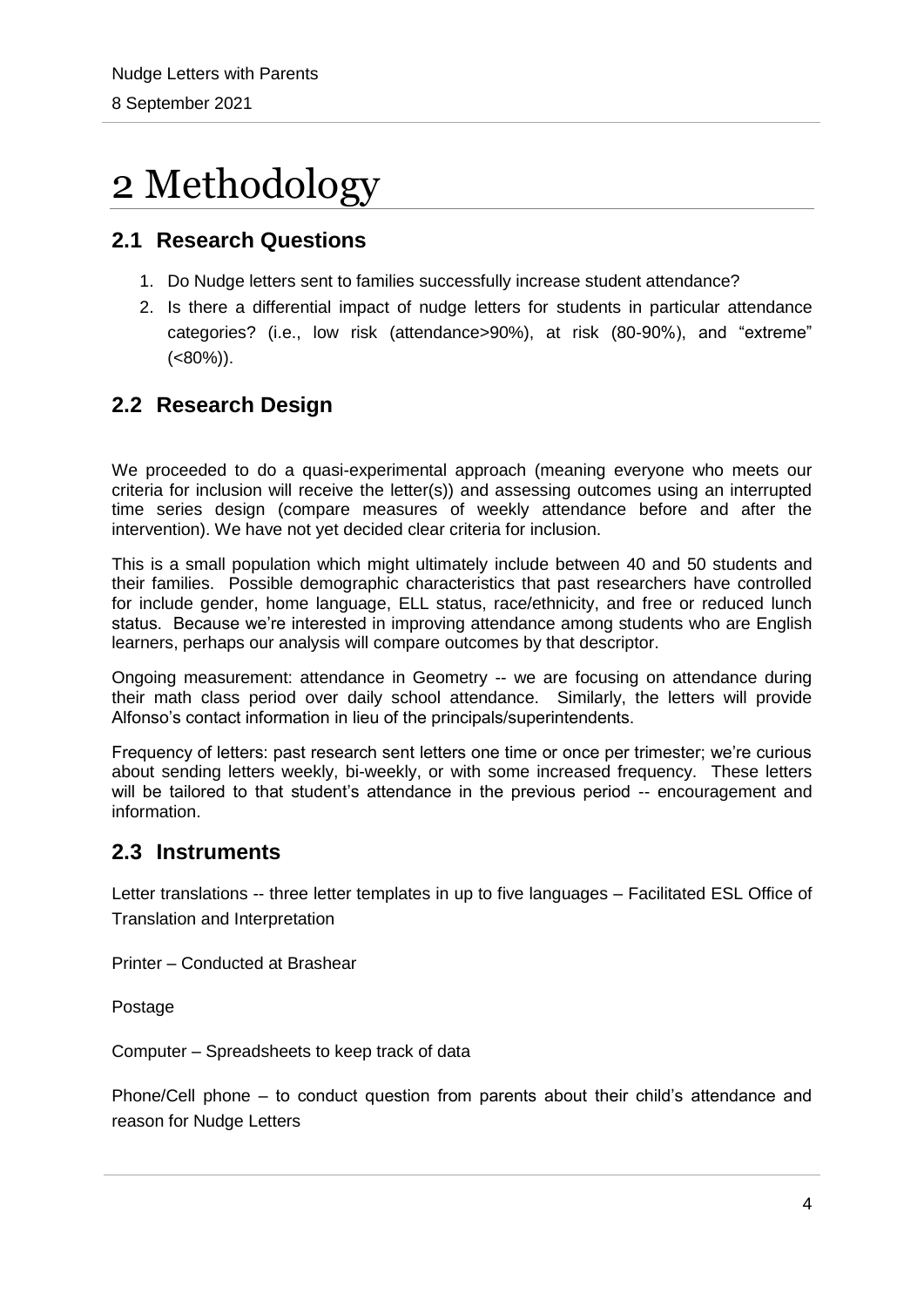#### <span id="page-7-0"></span>**2.4 Sample**

Students who had a D or lower in Mr. Fajardo's geometry classes. ELL students as well as non-ELL students were included. These students were likely to have been chronically absent in the first semester. Due to their poor attendance, their grade was poor.

Other students who had poor attendance were considered and selected. Mrs. Roberto and Ms. Eady (co-teachers) suggested student names to participate in the intervention.

#### <span id="page-7-1"></span>**2.5 Data Collection**

Mr. Fajardo sent biweekly letters during the second semester to the parents of the selected sample students. Their attendance was recorded for the second semester and compared throughout. Parents who contacted us with regards of the letters were also noted

#### <span id="page-7-2"></span>**2.6 Data Analysis**

Number of days absent in a biweekly timeframe was entered in an Excel Spreadsheet to view a potential increase of attendance.

#### <span id="page-7-3"></span>**2.7 Limitations**

Samples size too small. Only a sample of students chosen by Mr. Fajardo from his classes were used in this research.

There were other interventions taking place from the school such as I-Contracts, which allowed students who failed  $1<sup>st</sup>$  semester with the chance to get a passing grade by obtaining at least a C second semester.

There was also a transition from Remote learning to Hybrid Learning

Technology issues could have affected students during1<sup>st</sup> semester. (i.e., Laptop not working, no Wi-Fi, slow internet) These issues could have been resolved by second semester.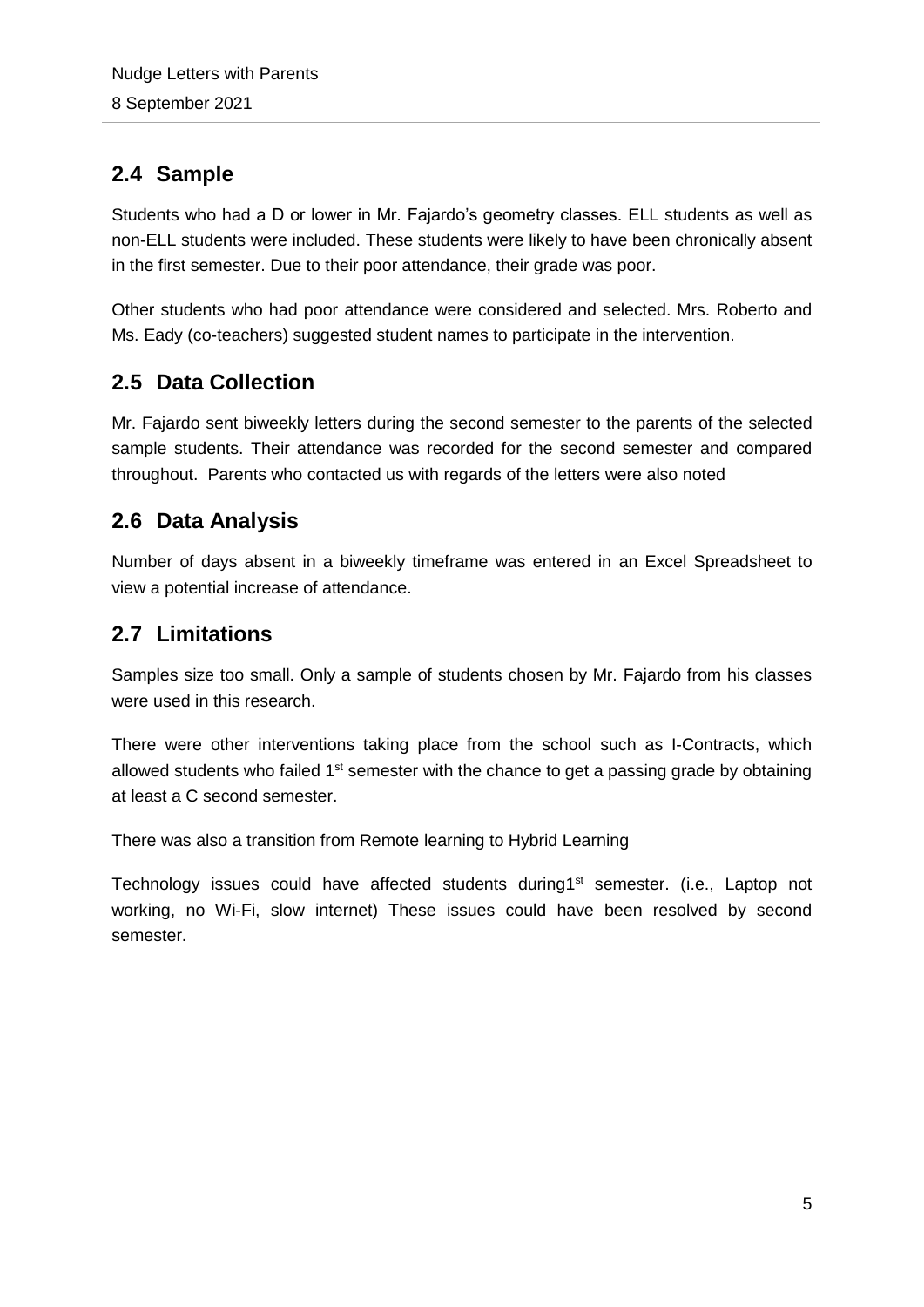### <span id="page-8-0"></span>3 Results

#### **3.1 Do Nudge letters sent to families successfully increase student attendance?**

|            |                          | Stude 3/1=3/12 3/15-3/26 4/6-4/16 4/19-4/30 5/3-5/14 5/17-5/28 |                |                         |                         |                          |  |
|------------|--------------------------|----------------------------------------------------------------|----------------|-------------------------|-------------------------|--------------------------|--|
| MB         | 10                       | 10                                                             | 5              | 5                       | 7                       | 6                        |  |
| AA         | 5                        | $\overline{1}$                                                 | $\overline{0}$ | $\overline{1}$          | $\mathbf{1}$            | $\overline{a}$           |  |
| AC         | 3                        | 4                                                              | $\overline{c}$ | $\overline{2}$          | 5                       | 3                        |  |
| AC         | 3                        | $\overline{2}$                                                 | $\mathbf 1$    | $\overline{2}$          | 6                       | $\overline{\mathbf{c}}$  |  |
| DL         | 9                        | 10                                                             | 8              | 10                      | 10                      | 6                        |  |
| <b>DQ</b>  | 6                        | $\overline{\mathbf{c}}$                                        | 4              | 3                       | 5                       | 3                        |  |
| <b>NT</b>  | 9                        | $\overline{6}$                                                 | $\overline{7}$ | 5                       | $\overline{1}$          | 5                        |  |
| JW         | 10                       | 10                                                             | 6              | $\overline{c}$          | 9                       | 4                        |  |
| <b>DW</b>  | 8                        | 9                                                              | 8              | $\overline{7}$          | 5                       | $\overline{\mathcal{A}}$ |  |
| EAC        | $\overline{a}$           | $\mathbf{0}$                                                   | $\overline{1}$ | $\mathbf{0}$            | $\overline{0}$          | $\mathbf{0}$             |  |
| MB         | 6                        | 3                                                              | 3              | 5                       | 7                       | $\overline{\mathbf{c}}$  |  |
| SC         | 5                        | 6                                                              | 8              | $\overline{7}$          | 6                       | 6                        |  |
| <b>MJ</b>  | 8                        | 7                                                              | 9              | 10                      | 8                       | 3                        |  |
| CP         | $\mathbf{1}$             | 3                                                              | $\overline{2}$ | 3                       | 3                       | 5                        |  |
| JS         | $\overline{7}$           | $\overline{2}$                                                 | 4              | 4                       | 5                       | $\overline{1}$           |  |
| JZ         | 0                        | $\overline{1}$                                                 | $\mathbf{1}$   | $\boldsymbol{0}$        | 0                       | 0                        |  |
| <b>MD</b>  | 10                       | 10                                                             | 8              | 8                       | 5                       | 6                        |  |
| <b>WD</b>  | $\overline{7}$           | 5                                                              | 4              | 5                       | 5                       | 4                        |  |
| AE         | $\overline{2}$           | 3                                                              | $\overline{1}$ | $\overline{c}$          | 7                       | $\overline{\mathbf{c}}$  |  |
| <b>NF</b>  | 10                       | 10                                                             | 10             | 6                       | 3                       | $\overline{a}$           |  |
| KGH        | $\overline{\mathbf{c}}$  | 5                                                              | 0              | $\mathbf{2}$            | 5                       | $\overline{\mathbf{c}}$  |  |
| <b>KM</b>  | 8                        | $\overline{7}$                                                 | 9              | $\overline{6}$          | $\overline{a}$          | $\overline{\mathbf{1}}$  |  |
| <b>KM</b>  | 9                        | 7                                                              | 9              | 6                       | $\overline{a}$          | $\overline{1}$           |  |
| HP         | 3                        | $\mathbf 0$                                                    | 3              | $\overline{\mathbf{c}}$ | 4                       | 5                        |  |
| <b>MA</b>  | $\overline{7}$           | $\overline{6}$                                                 | $\overline{2}$ | 3                       | $\overline{1}$          | $\overline{2}$           |  |
| <b>MH</b>  | 9                        | 9                                                              | 6              | 3                       | $\overline{7}$          | $\mathbf{1}$             |  |
| AJ         | $\mathbf{1}$             | $\overline{1}$                                                 | $\overline{1}$ | 5                       | $\mathbf{1}$            | 0                        |  |
| JJ         | 4                        | 5                                                              | 4              | 6                       | 10                      | 10                       |  |
| <b>NM</b>  | 10                       | 10                                                             | 10             | 10                      | 10                      | 10                       |  |
| JM         | 0                        | 0                                                              | $\mathbf 1$    | 0                       | 0                       | 0                        |  |
| ${\sf MR}$ | 6                        | $\overline{2}$                                                 | 4              | $\overline{\mathbf{c}}$ | $\mathbf 1$             | 3                        |  |
| ZS         | 8                        | 10                                                             | 9              | 6                       | 5                       | $\overline{3}$           |  |
| JS         | 8                        | 10                                                             | 5              | 6                       | 8                       | 4                        |  |
| SA         | 4                        | 3                                                              | 3              | 5                       | $\overline{\mathbf{c}}$ | $\overline{c}$           |  |
| DG         | 10                       | 10                                                             | 10             | 10                      | 10                      | 10                       |  |
| NI         | $\overline{\mathbf{4}}$  | 3                                                              | 3              | 4                       | 3                       | $\mathbf{0}$             |  |
| <b>GM</b>  | 10                       | 10                                                             | 10             | 8                       | 4                       | $\overline{2}$           |  |
| BM         | $\overline{\phantom{a}}$ | 5                                                              | 5              | 5                       | 5                       | 6                        |  |
| JP.        | 10                       | 10                                                             | 10             | $\overline{6}$          | 3                       | 5                        |  |
| <b>WP</b>  | $\mathbf 1$              | $\overline{\mathbf{c}}$                                        | 4              | 5                       | 6                       | 3                        |  |
| RS         | 0                        | 6                                                              | 5              | 5                       | 3                       | $\overline{c}$           |  |
| DW         | 10                       | 10                                                             | 9              | 10                      | 10                      | $10\,$                   |  |
| LW         | $\boldsymbol{6}$         | $\overline{\mathbf{r}}$                                        | 3              | 4                       | 6                       | $\overline{5}$           |  |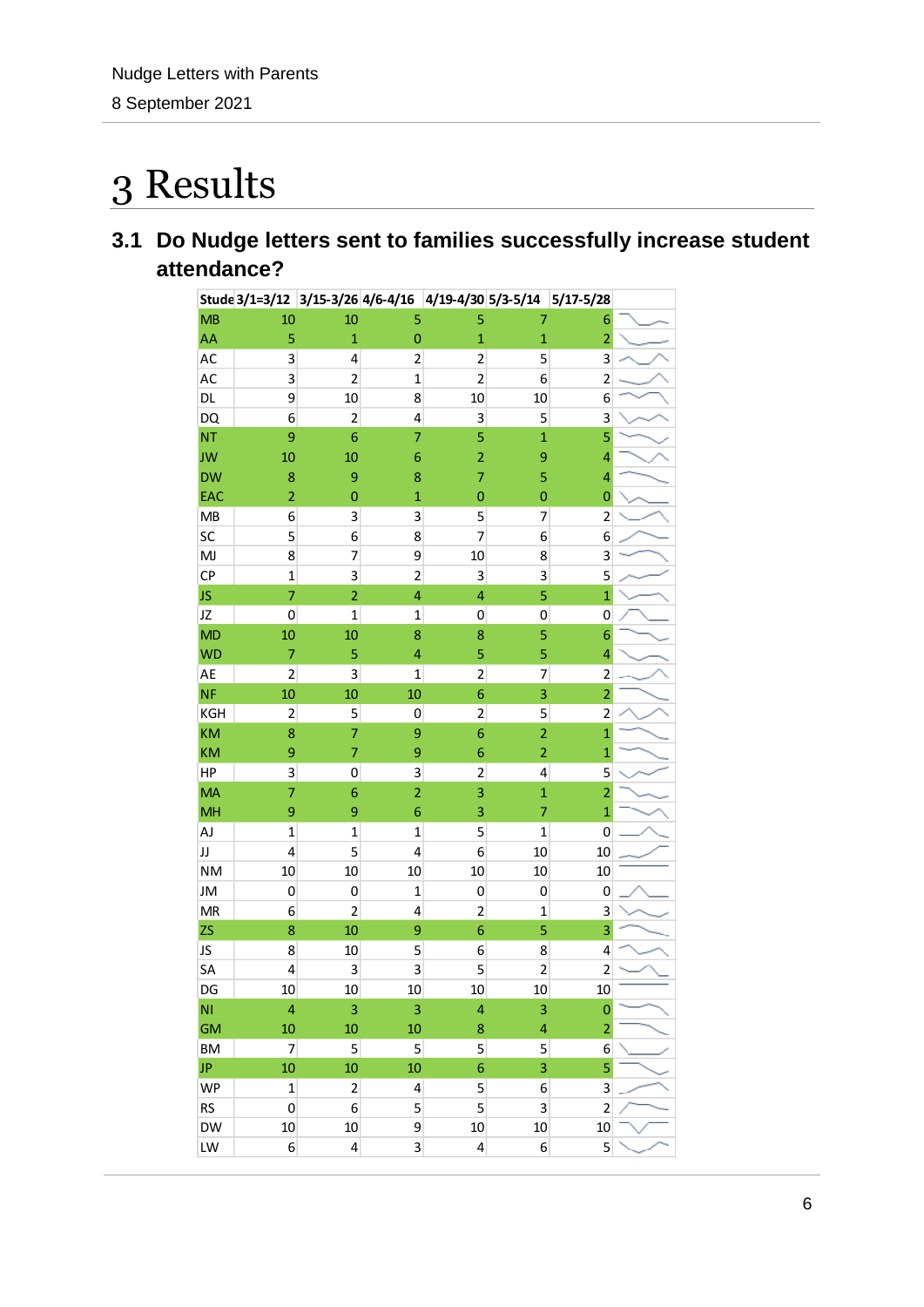18 out of 43 students (42%) of students chosen from the sample improved their attendance.

- $\bullet$  10 out of 22 students (45%) were 10<sup>th</sup> graders.
- $\bullet$  3 out of 5 (60%) were 11<sup>th</sup> graders
- $\bullet$  5 out of 16 (31%) were 12<sup>th</sup> graders.

#### **3.2 Is there a differential impact of nudge letters for students in particular attendance categories?**

#### **At risk**

| At risk        |                 |                         |                         |                |                |                |                                                                      |  |
|----------------|-----------------|-------------------------|-------------------------|----------------|----------------|----------------|----------------------------------------------------------------------|--|
| Initials       | Grade           |                         |                         |                |                |                | $3/1=3/12$ $3/15-3/26$ $4/6-4/16$ $4/19-4/30$ $5/3-5/14$ $5/17-5/28$ |  |
| <b>AJ</b>      | 10              | 1                       | 1                       | 1              | 5              | 1              | 0                                                                    |  |
| <b>BM</b>      | 10              | $\overline{7}$          | 5 <sup>1</sup>          | 5              | 5              | 5              | 6                                                                    |  |
| EAC            | 10              | $\overline{2}$          | $\overline{0}$          | $\mathbf{1}$   | $\overline{0}$ | $\overline{0}$ | $\overline{0}$                                                       |  |
| <b>GM</b>      | 10              | 10                      | 10                      | 10             | 8              | 4              | 2                                                                    |  |
| JS.            | 10              | 8                       | 10                      | 5              | 6              | 8              | 4                                                                    |  |
| IJ             | 10              | 4                       | 5                       | 4              | 6              | 10             | 10                                                                   |  |
| KGH            | 10              | $\overline{2}$          | 5 <sup>1</sup>          | 0              | $\overline{2}$ | 5              | $\overline{2}$                                                       |  |
| N <sub>1</sub> | 10              | $\overline{4}$          | 3                       | 3              | 4              | 3              | 0                                                                    |  |
| SA             | 10 <sup>1</sup> | $\overline{\mathbf{r}}$ | $\overline{\mathbf{3}}$ | $\overline{3}$ | 5              | $\overline{2}$ | $\overline{2}$                                                       |  |
| <b>WD</b>      | 10              | $\overline{7}$          | 5                       | $\overline{4}$ | 5              | 5              | 4                                                                    |  |
| <b>WP</b>      | 10 <sup>1</sup> | $\mathbf{1}$            | $\overline{2}$          | 4              | 5              | 6              | 3                                                                    |  |
| <b>ZS</b>      | 10              | 8                       | 10                      | 9              | 6              | 5              | 3                                                                    |  |
| MB             | 11              | $6 \overline{6}$        | $\overline{2}$          | 4              | $\overline{2}$ | $\mathbf{1}$   | 3                                                                    |  |
| AC             | 12              | 3                       | $\overline{2}$          | $\mathbf{1}$   | $\overline{2}$ | 6              | $\overline{2}$                                                       |  |
| AC             | 12              | $\overline{3}$          | 4                       | $\overline{2}$ | $\overline{2}$ | 5              | 3                                                                    |  |
| CP             | 12              | $\mathbf 1$             | $\overline{\mathbf{3}}$ | $\overline{2}$ | 3              | 3              | 5                                                                    |  |
| JZ             | 12              | $\overline{0}$          | $\overline{1}$          | 1              | 0              | $\overline{0}$ | $\mathbf 0$                                                          |  |
| <b>JW</b>      | 12              | 10                      | 10                      | 6              | $\overline{2}$ | 9              | $\overline{4}$                                                       |  |
| LW             | 12              | 6                       | 4                       | 3              | 4              | 6              | 5                                                                    |  |
| MH             | 12              | $\mathbf 9$             | $\boldsymbol{9}$        | 6              | 3              | $\overline{7}$ | $\mathbf{1}$                                                         |  |
| SC             | 12              | 5                       | $\sqrt{6}$              | 8              | $\overline{7}$ | 6              | 6                                                                    |  |
|                |                 |                         |                         |                |                |                |                                                                      |  |

7 out of 21 (33%) at risk students improved their attendance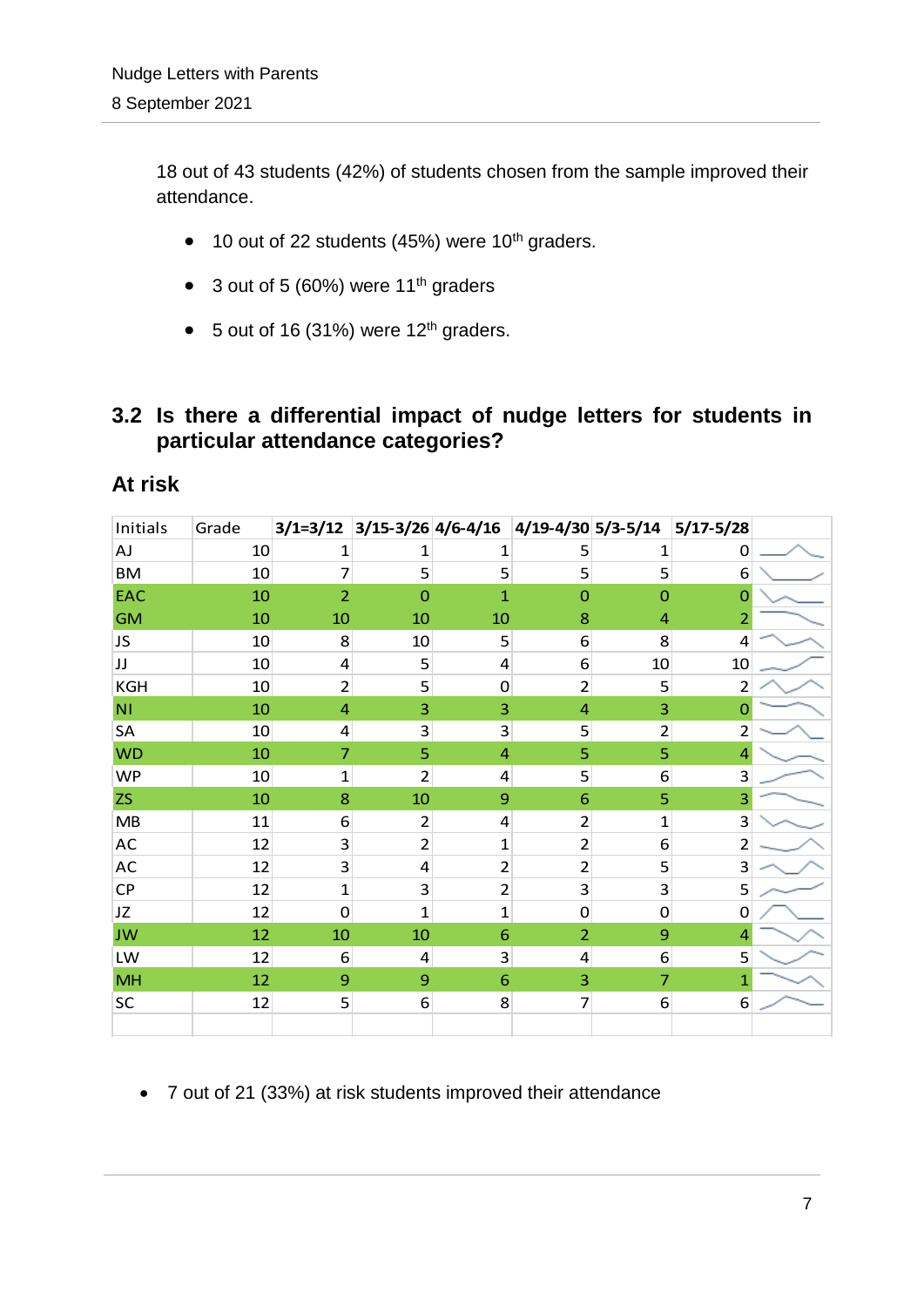#### **Extreme**

| <b>DW</b> | 10 | 10               | 10               | 9              | 10             | 10             | 10                      |  |
|-----------|----|------------------|------------------|----------------|----------------|----------------|-------------------------|--|
| HP        | 10 | 3                | $\mathbf 0$      | 3              | $\overline{2}$ | 4              | 5                       |  |
| <b>JP</b> | 10 | 10               | 10               | 10             | 6              | 3              | 5                       |  |
| <b>KM</b> | 10 | $\boldsymbol{9}$ | $\overline{7}$   | 9              | 6              | $\overline{2}$ | 1                       |  |
| <b>KM</b> | 10 | 8                | $\overline{7}$   | 9              | 6              | $\overline{2}$ |                         |  |
| <b>MD</b> | 10 | 10               | 10               | 8              | 8              | 5              | 6                       |  |
| <b>NF</b> | 10 | 10               | 10               | 10             | 6              | 3              | 2                       |  |
| <b>NM</b> | 10 | 10               | $10\,$           | 10             | 10             | 10             | 10                      |  |
| <b>MA</b> | 11 | $\overline{7}$   | $\overline{6}$   | $\overline{2}$ | 3              | $\mathbf{1}$   | $\overline{2}$          |  |
| <b>NT</b> | 11 | 9                | 6                | 7              | 5              | $\mathbf{1}$   | 5                       |  |
| <b>AA</b> | 12 | 5                | $\mathbf{1}$     | $\mathbf{0}$   | 1              | 1              | $\overline{2}$          |  |
| <b>DQ</b> | 12 | 6                | $\overline{2}$   | 4              | 3              | 5              | 3                       |  |
| <b>DL</b> | 12 | 9                | 10               | 8              | 10             | 10             | 6                       |  |
| JS.       | 12 | $\overline{7}$   | $\overline{2}$   | $\overline{a}$ | $\overline{4}$ | 5              | 1                       |  |
| JM        | 12 | $\boldsymbol{0}$ | $\boldsymbol{0}$ | $\mathbf 1$    | $\mathbf 0$    | $\mathbf 0$    | $\mathbf 0$             |  |
| MJ        | 12 | 8                | 7                | 9              | 10             | 8              | $\overline{\mathbf{3}}$ |  |
| MB        | 12 | 6                | 3                | 3              | 5              | 7              | $\overline{2}$          |  |
| MB        | 12 | 10               | 10               | 5              | 5              | $\overline{7}$ | 6                       |  |

10 out of 18 (56%) Extreme students improved their attendance.

#### **Low Risk**

| <b>AE</b>                | 10 |    |    |    |        |  |
|--------------------------|----|----|----|----|--------|--|
| DG                       | 10 | 10 | 10 | 10 | 10     |  |
| <b>DW</b>                |    |    |    |    |        |  |
| $\overline{\mathsf{RS}}$ |    |    | ັ  |    | ∽<br>້ |  |

1 out of 4 students (25%) that were at low risk improved their attendance.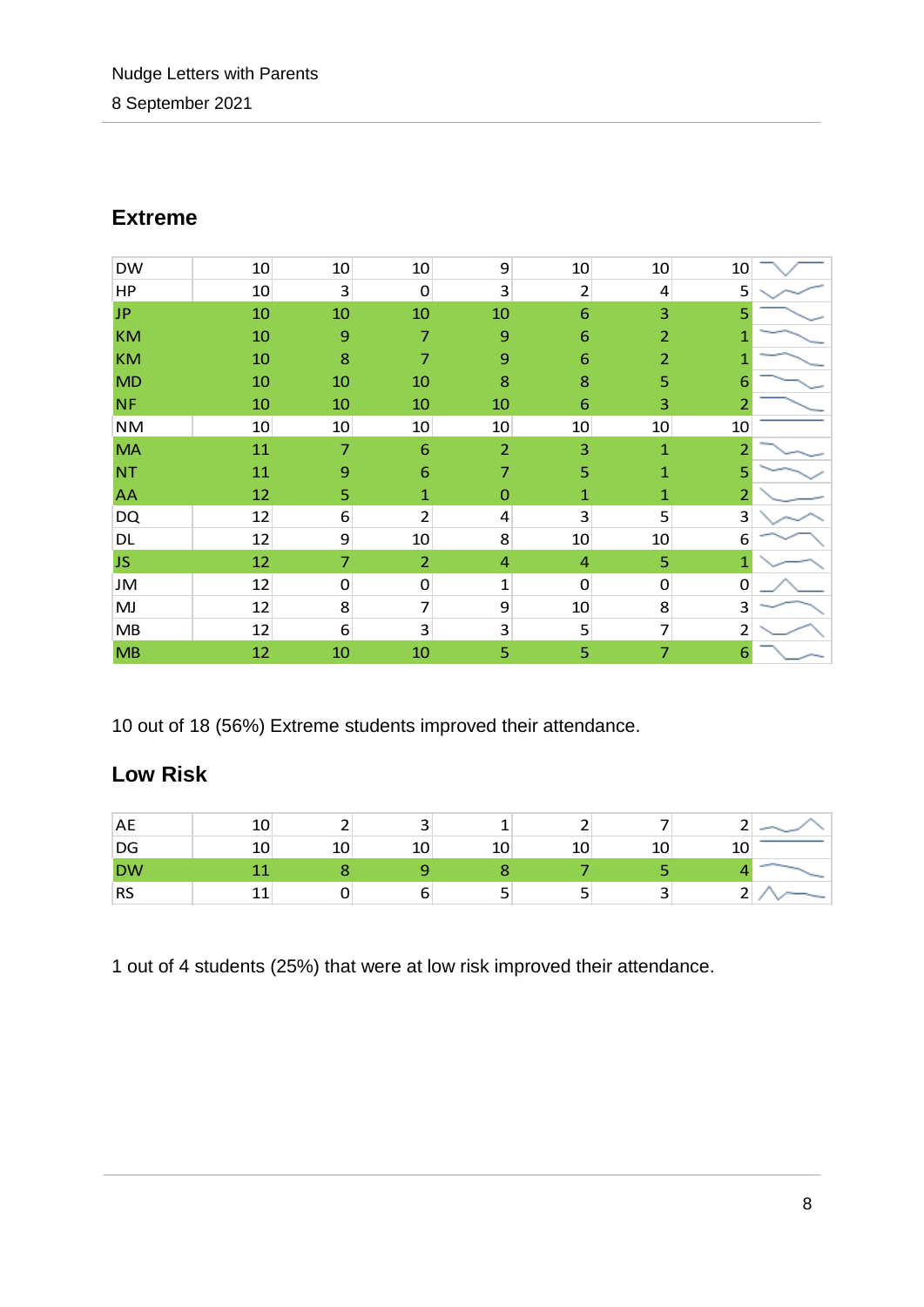# <span id="page-11-0"></span>4 Discussion

Forty two percent of the students improved their attendance. All of them improved their grade or it remained the same. Although, the attendance did not improve for everyone, it did show similar results to the similar study performed at the school district of Philadelphia (Rogers et. Al, 2017). There was no evidence that the Nudge letters decreased their attendance. There was also no evidence of a significant differential impact when it comes to students in particular attendance categories (low risk, at risk, extreme).

Although, there was no evidence that the nudge letters increase the attendance for a particular ethnic group or race (black, white, Hispanic, Asian ethnicity), a bigger sample would be needed to obtain sufficient and satisfying results.

The results of this research project tell that communication with parents is vital for the attendance and success of the students. Using attendance for communicating with parents is a strong tool. Additionally, it caused parents to approach the teacher, as they seek clarification of the nudge letters, rather than a communication started by the teacher. Also, 100% of the parents that approached the teacher for clarification of the nudge letter were underestimating the number of absences of their child. Furthermore, the nudge letters sent to parents enabled communication with parents that have been difficult to get in touch with and proved to be successful for future communication as phone records were able to be updated and shared with other teachers within the school setting. The study was successful in raising the awareness for parents of their child's absences and was successful in making them aware of its importance.

Some limitations with the study were the transition from Remote learning to Hybrid learning. Students were to go to school twice a week and were expected to do remote learning the other three days. Some students used in this study attended school twice per week so their attendance might have improved because of that and not because of the nudge letter.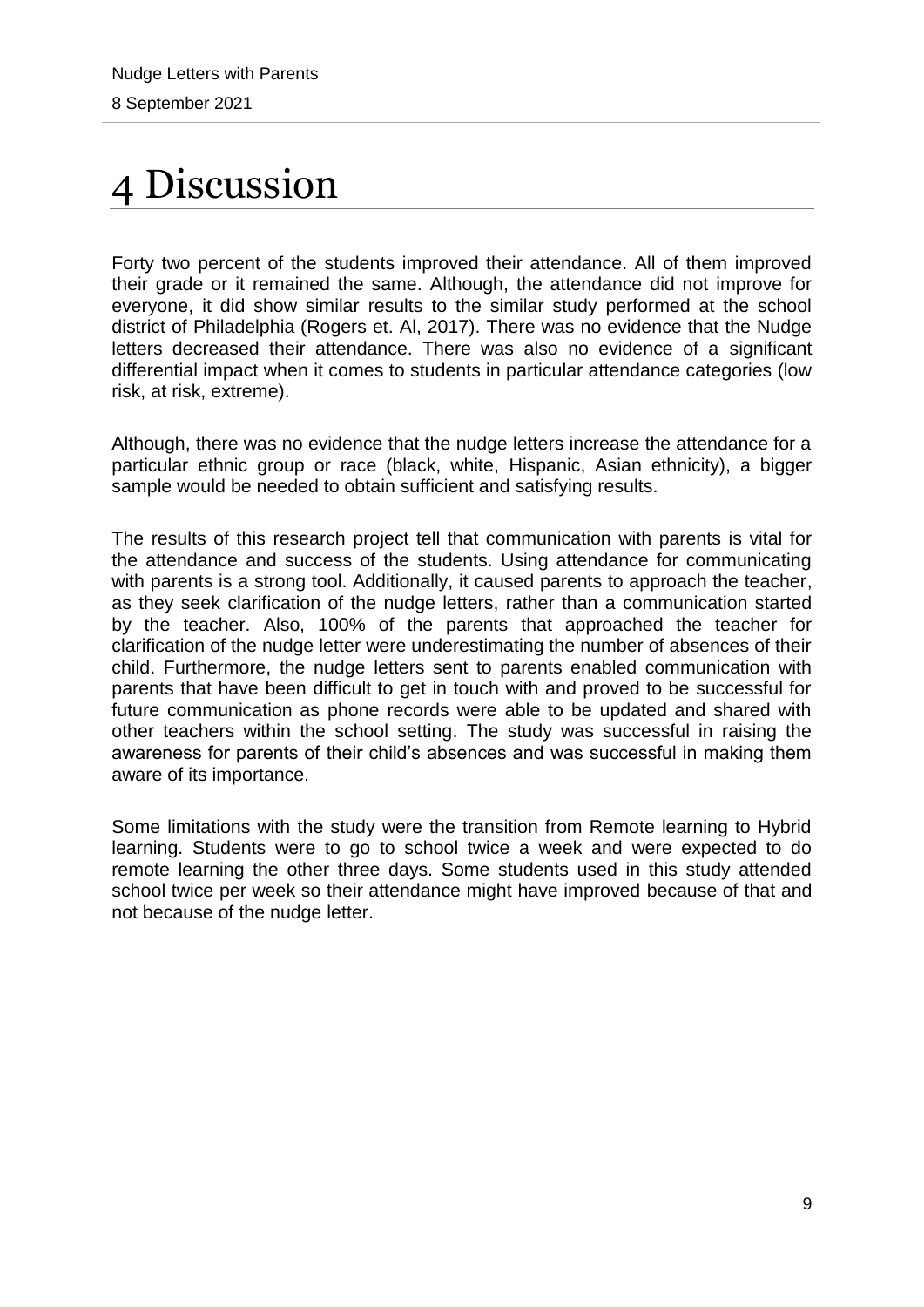# <span id="page-12-0"></span>5 Recommendations

This research project was performed bi-weekly for the last 3 months of the school year. I think it could be improved by implementing it at the beginning of the school year and continue through the end. The Nudge letters proved to be a powerful tool for communicating with parents. It was successful with parents of ELL students as the translation and interpretation was performed. The nudge letter used in this project only included information about attendance in Mr. Fajardo's geometry classes. The nudge letter could also be improved by including more information on the nudge letters such as grades or attendance in other classes.

This project could also have the potential to produce more efficient results in a school year in which the learning environment is consistent. In other words, if the school setting is remote, hybrid only, or in person only, it might produce more clear results. At the same time, it might be interesting to see which school environment setting this research project could be more effective on.

The research could also be improved by expanding the size of the different ethnicity, race groups. But to approach this, there would have to be a bigger involvement from other teachers or implement it as a school.